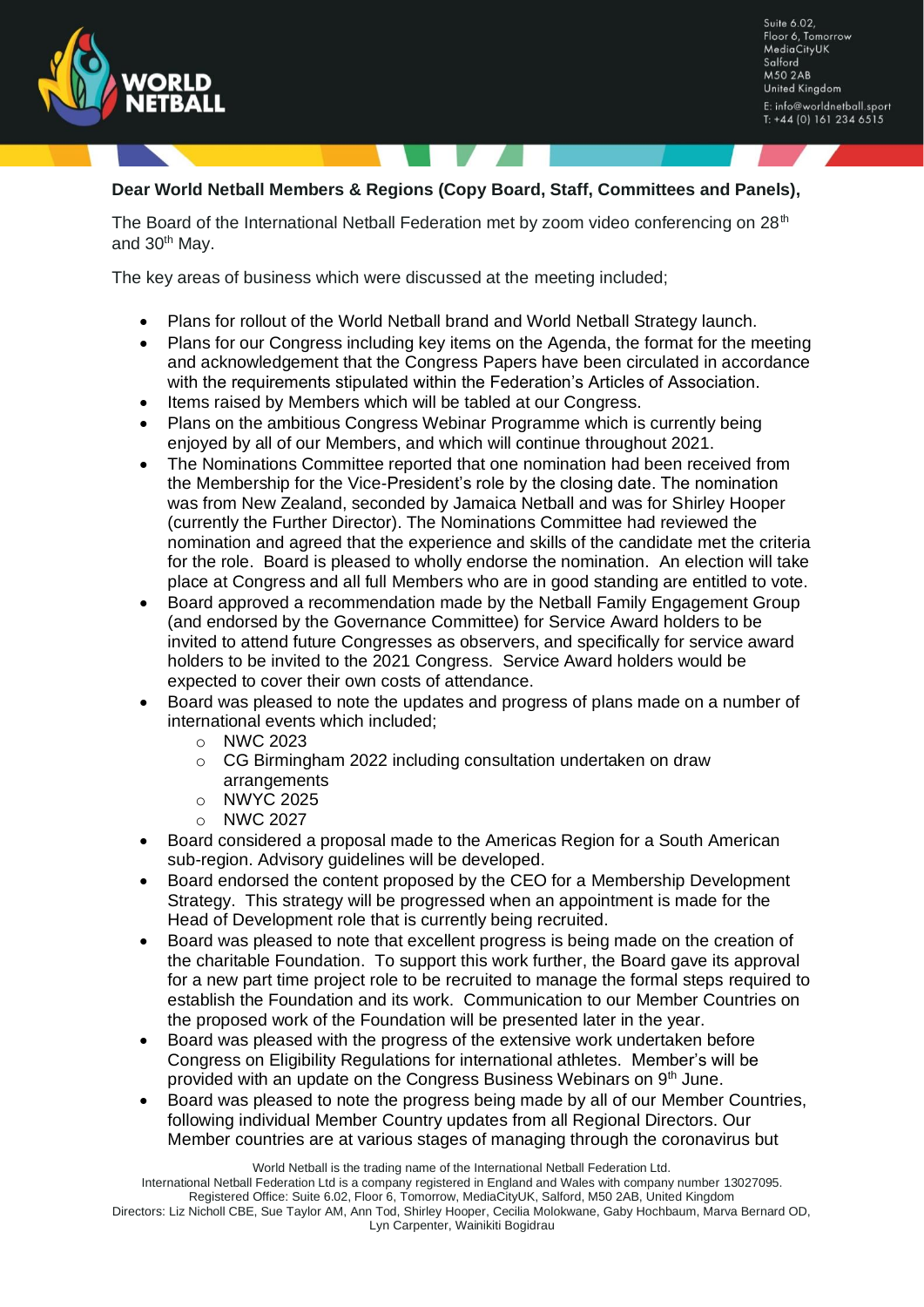there was much within the Regional updates to celebrate. Clear signs that out of adversity, new opportunities can be created.

The President particular wishes to draw the Members attention to this being the current Vice-President's (Sue Taylor's) last Board Meeting. The entire Board extended a huge thank you for the Vice-President's extensive and long service, commitment and contribution to the Board and netball on an international level and I am sure our gratitude will be extended and endorsed by all of our Member Countries and other internal stakeholders too.

A full list of the decisions taken to date in 2021 is attached in Appendix 2.

Please note: We have decided to cancel the Zoom Video Conferences for Members that were planned for Wednesday 16 June at 8am UK and 8pm UK. These had been planned to provide Members with an update on the Board meeting. However, the content will now be covered in the remaining webinars.

Please also note there will be two Congress Voting Practice sessions ahead of our Congress on 10 July 2021– these are scheduled for Thursday 1 July at 08:00 UK and Monday 5 July at 20:00 UK. Registration details to join these sessions will follow on very soon.

In the meantime, we hope that you, your family and your local community continue to remain safe and well and we thank you for your continued support and commitment.

Best wishes

Clare Briegal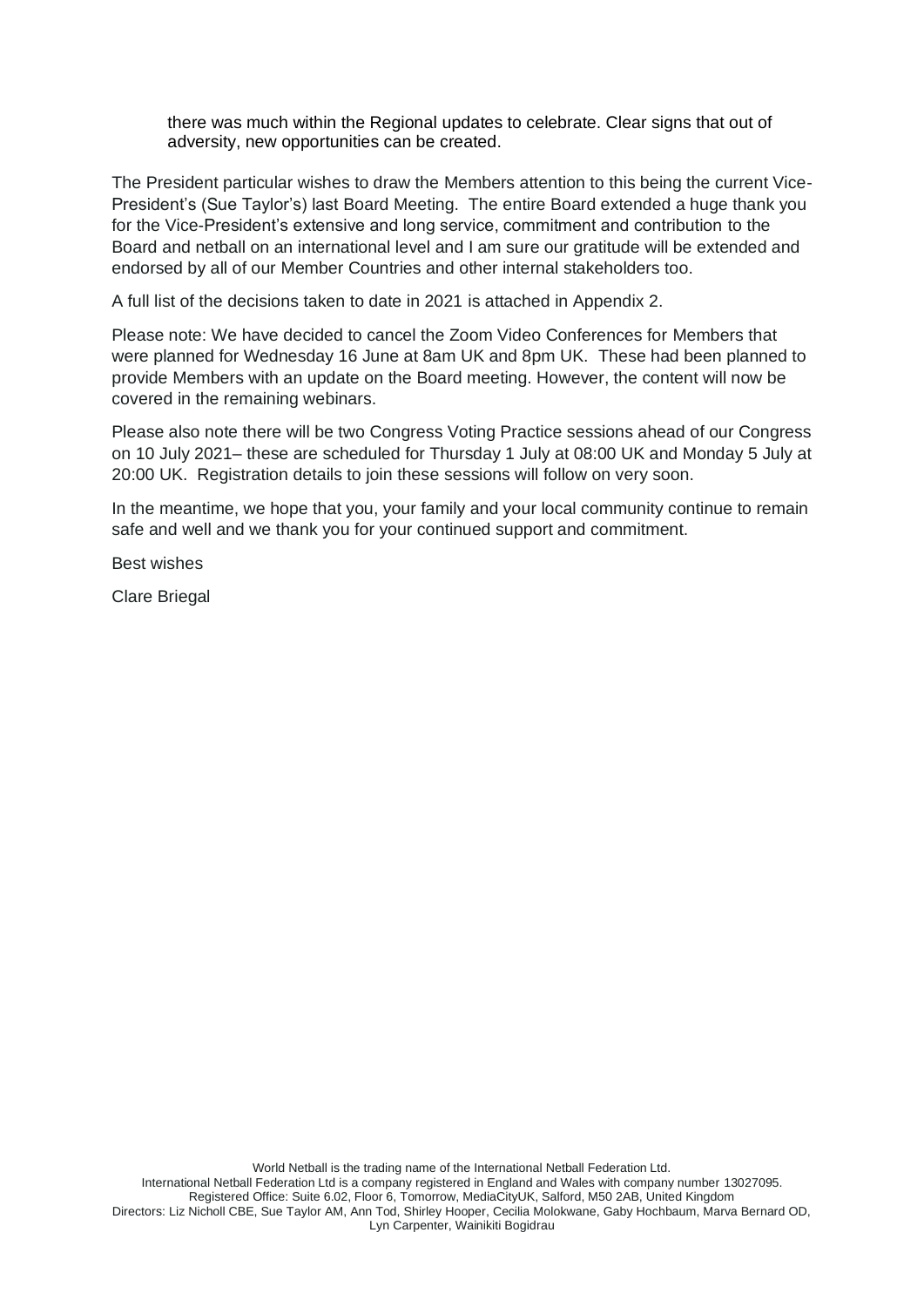## Decisions of the Board 2021

| Date                     | Format                                       | Decision                                                                                                                                  |
|--------------------------|----------------------------------------------|-------------------------------------------------------------------------------------------------------------------------------------------|
| March 2021               | <b>Board Meeting</b>                         | Board approved the deferral of the Annual World Rankings update                                                                           |
|                          |                                              | (which usually takes place at end of June 2021) until a date (still to be                                                                 |
|                          |                                              | agreed) after the qualification date for the CG B2022, when 1 year of                                                                     |
|                          |                                              | data is removed from the INF World Rankings.                                                                                              |
| March 2021               | <b>Board Meeting</b>                         | The Board agreed to review the timing of the annual World Rankings                                                                        |
|                          |                                              | update at the Board Meeting in October 2021.                                                                                              |
| March 2021               | <b>Board Meeting</b>                         | Board approved recommended measures to reduce the risk of                                                                                 |
|                          |                                              | manipulation of competition, in COVID environment.                                                                                        |
| March 2021               | <b>Board Meeting</b>                         | Board approved the cancellation of the NWYC 2021, due to the risk                                                                         |
|                          |                                              | factors.                                                                                                                                  |
| March 2021               | <b>Board Meeting</b>                         | Board approved INF Ltd Financial Statements for period ending 31                                                                          |
|                          |                                              | December 2020.                                                                                                                            |
| March 2021               | <b>Board Meeting</b>                         | Board approved INF Secretariat UK Ltd Financial Statements for period                                                                     |
|                          |                                              | ending 31 December 2020.                                                                                                                  |
| March 2021<br>March 2021 | <b>Board Meeting</b>                         | Board approved the Letter of Representation for INF Ltd.                                                                                  |
| March 2021               | <b>Board Meeting</b><br><b>Board Meeting</b> | Board approved the Letter of Representation for INF Secretariat UK Ltd.<br>The Board approved Beever and Struthers as the INF's Statutory |
|                          |                                              | Auditors for 2021.                                                                                                                        |
| March 2021               | <b>Board Meeting</b>                         | Board approved revised benefits for Service award holders / notable                                                                       |
|                          |                                              | groups for recommendation to OC hosting future INF events.                                                                                |
| March 2021               | <b>Board Meeting</b>                         | Board approved budget for the World Netball brand launch PR                                                                               |
|                          |                                              | campaign.                                                                                                                                 |
| March 2021               | <b>Board Meeting</b>                         | Board approved recruitment of part time Head of Development role.                                                                         |
| March 2021               | <b>Board Meeting</b>                         | Board agreed to extend the window for Regional Federations to hold                                                                        |
|                          |                                              | their NWC2023 qualifiers by one-week to 22 October 2022.                                                                                  |
| March 2021               | <b>Board Meeting</b>                         | Board approved Voice of the Athlete Group establishment.                                                                                  |
| March 2021               | <b>Board Meeting</b>                         | Board approved Directors for Asia and Europe to join the Voice of the<br>Athlete Working Group.                                           |
| March 2021               | <b>Board Meeting</b>                         | Board approved the revised position statement on Olympic Games.                                                                           |
| March 2021               | <b>Board Meeting</b>                         | Board approved the Role Description and Personal Specification for INF                                                                    |
|                          |                                              | Vice-President.                                                                                                                           |
| March 2021               | <b>Board Meeting</b>                         | Board agreed to start the recruitment of the Independent Director role                                                                    |
|                          |                                              | once the deadline has passed for nominations for the Vice-President                                                                       |
|                          |                                              | Role.                                                                                                                                     |
| March 2021               | <b>Board Meeting</b>                         | Board ratified Director of America (Marva Bernard) to continue as a                                                                       |
|                          |                                              | Member of the Audit and Risk Committee until her tenure as a Board                                                                        |
| March 2021               | <b>Board Meeting</b>                         | Director comes to an end.                                                                                                                 |
| April 2021               | <b>Board Update</b>                          | Board approved the contents and timelines detailed in its Workplan.<br>Board agreed to issue netEffect payments for 2021 to the Regional  |
|                          | Meeting                                      | Federations and for Regions to manage this activity, as in previous                                                                       |
|                          |                                              | years                                                                                                                                     |
| April 2021               | <b>Board Update</b>                          | Board agreed the structure and draw format for CG B2022, subject to                                                                       |
|                          | Meeting                                      | Member Country consultation/agreement.                                                                                                    |
| April 2021               | <b>Board Update</b>                          | Board ratified the Service Awards which will be presented at Congress                                                                     |
|                          | Meeting                                      | 2021.                                                                                                                                     |
| May 2021                 | <b>Board Meeting</b>                         | Board agreed that service award holders be invited attend future                                                                          |
|                          |                                              | Congresses as observers, and for service award holders to be invited to                                                                   |
|                          |                                              | 2021 online event.                                                                                                                        |
| May 2021                 | <b>Board Meeting</b>                         | Board approved the Company Limited by Guarantee model as the                                                                              |
|                          |                                              | statutory instrument for the Foundation.                                                                                                  |
| May 2021                 | <b>Board Meeting</b>                         | Board approved investment and recruitment of the part time Foundation<br>Manager role.                                                    |
| May 2021                 | <b>Board Meeting</b>                         | INF Board approved delegation of responsibilities pertaining to Eligibility                                                               |
|                          |                                              | Regulations for International athletes.                                                                                                   |

World Netball is the trading name of the International Netball Federation Ltd.

International Netball Federation Ltd is a company registered in England and Wales with company number 13027095.

Registered Office: Suite 6.02, Floor 6, Tomorrow, MediaCityUK, Salford, M50 2AB, United Kingdom

Directors: Liz Nicholl CBE, Sue Taylor AM, Ann Tod, Shirley Hooper, Cecilia Molokwane, Gaby Hochbaum, Marva Bernard OD, Lyn Carpenter, Wainikiti Bogidrau